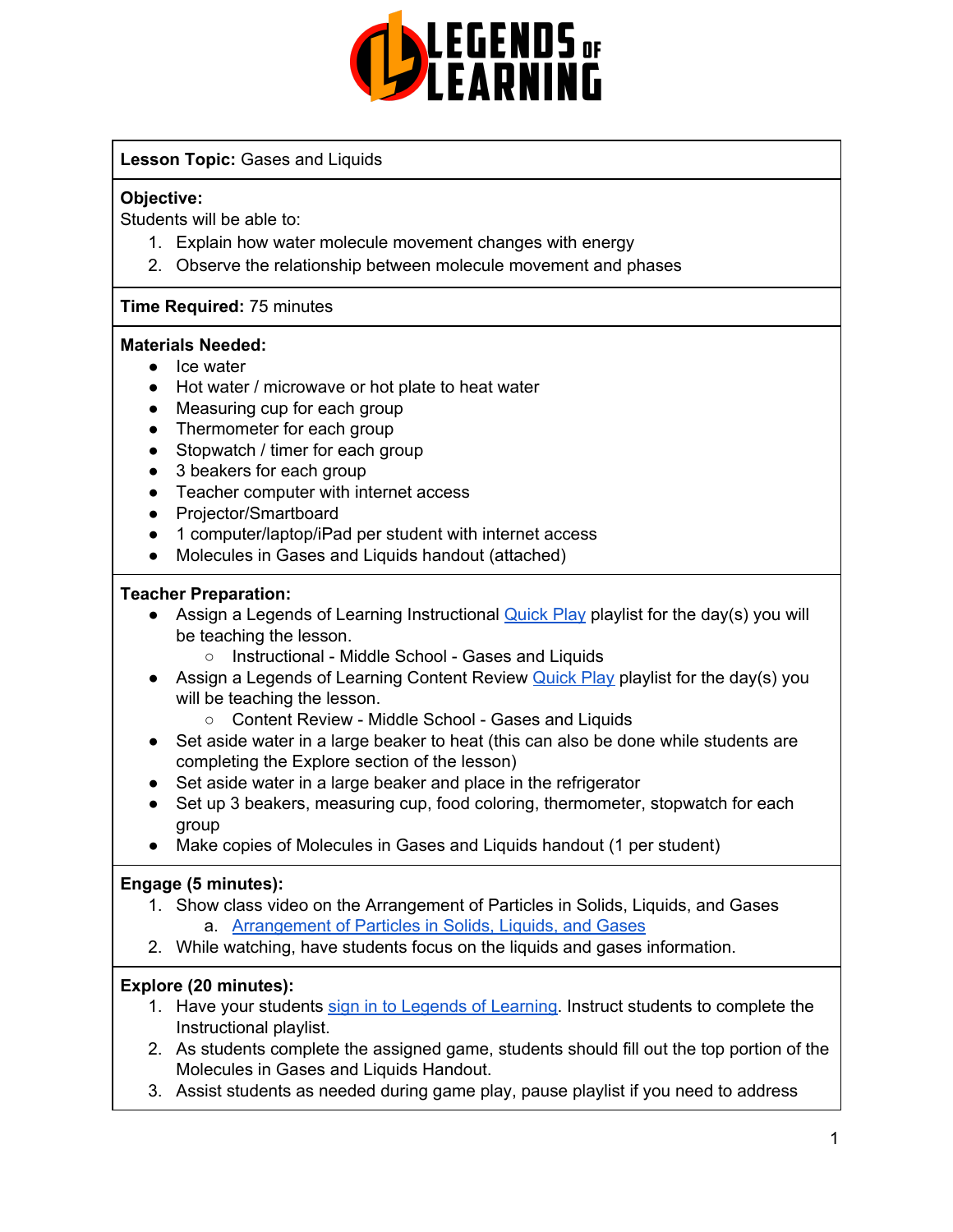

content or questions to the entire class.

## **Explain (10 minutes):**

- 1. Review answers to top portion of Molecules in Gases and Liquids handout by drawing diagrams on board or using Smartboard.
- 2. Explain to the class that they are going to test out this knowledge with an experiment involving water and how the molecules change speed with heat.

#### **Elaborate (25 minutes):**

- 1. Break students into groups (3-4 in each group) and distribute materials as needed.
- 2. Explain the directions and how the chart section should be recorded (review how to accurately measure volume and temperature if needed).
- 3. Assist groups as needed with distribution of heated and cold water.
- 4. Let groups begin by measuring out 200ml of water into each beaker.
- 5. After equal amounts of water have been dispersed to each beaker, instruct students to measure temperature (℃) and record.
- 6. Next, have students squeeze 2 drops of food color into each beaker and start timer.
- 7. Students should watch and record qualitative observations according to the increments on the hand out.
- 8. After all observations have been recorded, have students talk with in their groups and draw a conclusion as to why the food color behaved differently in each beaker.
	- *a. Answer: The food color should have dissipated much more quickly in the hot water than at room temperature or cold water. This is because the molecules move more quickly and freely in an energized (heated) state.*
- 9. Ask groups if this would be the same for gases?
	- *a. Answer: Yes. Most gases are invisible to the naked eye, but the molecules behave the same if energized (heated)*

## **Evaluate (15 minutes):**

- 1. As a class, ask the groups to share their conclusions and address any misconceptions, if needed.
- 2. Have your students sign in to Legends of [Learning](https://intercom.help/legends-of-learning/en/articles/2154920-students-joining-a-playlist). Instruct students to complete the Content Review playlist.
- 3. [Analyze](https://intercom.help/legends-of-learning/en/articles/2154918-tracking-student-progress-and-performance) student results to determine what concepts need to be a focus for reteaching.

#### **Additional Lesson Strategies:**

- To use Legends for additional instruction, create a [custom](https://intercom.help/legends-of-learning/en/articles/2154910-creating-a-playlist) playlist with an [instructional](https://intercom.help/legends-of-learning/en/articles/3505828-types-of-games) [game](https://intercom.help/legends-of-learning/en/articles/3505828-types-of-games) and pre and post [assessment](https://intercom.help/legends-of-learning/en/articles/2154913-adding-assessments-to-a-playlist).
- To use Legends for a quick formative [assessment](https://intercom.help/legends-of-learning/en/articles/2154913-adding-assessments-to-a-playlist), create a 5-question assessment in a [playlist](https://intercom.help/legends-of-learning/en/articles/2154910-creating-a-playlist).
- To use Legends for a student-directed experience, create a [targeted](https://intercom.help/legends-of-learning/en/articles/3340814-targeted-freeplay) freeplay playlist.
- Encourage students to play on their own at home in Legends of Learning: [Awakening](https://intercom.help/legends-of-learning/en/articles/2425490-legends-of-learning-awakening) for a student-driven experience including avatars, battling, and quests all centered around topics they are covering in class.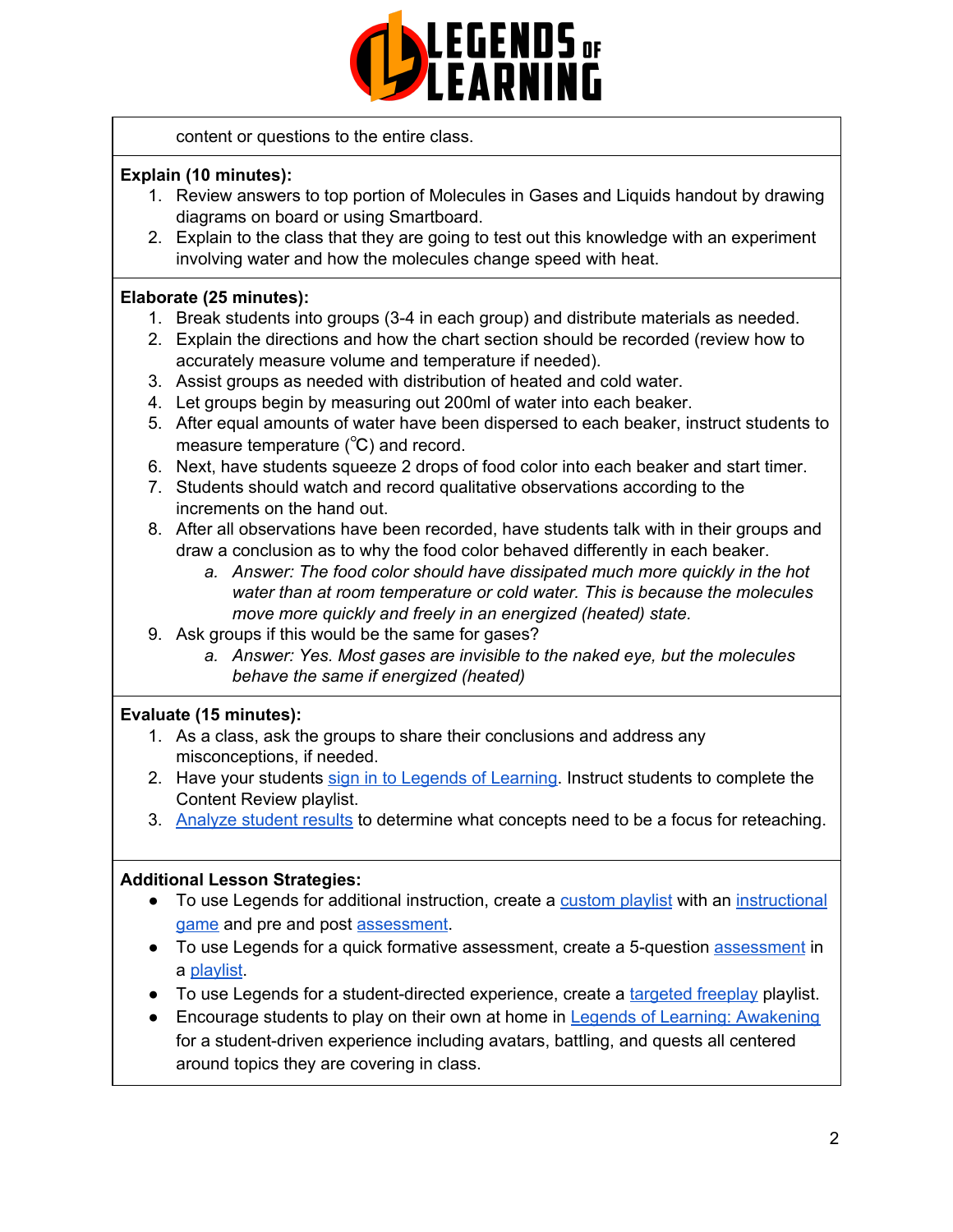

# **Molecules in Gases and Liquids**

**Directions: Use the space below to draw a picture of the molecules for each state of matter.**

| Gas | Liquid |  |  |
|-----|--------|--|--|
|     |        |  |  |
|     |        |  |  |
|     |        |  |  |

- 1. Gas molecules \_\_\_\_\_\_\_\_\_\_\_\_\_\_\_\_\_\_\_ (speed up/ slow down) when energy is added.
- 2. Liquid molecules flow \_\_\_\_\_\_\_\_\_\_\_\_\_\_\_(faster/ slower) when energy is added.

# **Molecules in Movement Experiment**

## You Must Have:

- 3 Beakers each filled with the same amount of water (hot, room temperature, cold), food coloring, thermometer, measuring cup, stopwatch/ timer

# Directions:

- 1. Fill each beaker with 200ml of water. Use the measuring cup provided. You should have one beaker of hot water, one beaker of room temperature water, and one beaker of hot water.
- 2. Measure and record the water temperature of each beaker (℃).
- 3. Quickly squeeze 2 drops of food coloring into each beaker.
- 4. Start timer and record observations of the movement of the food coloring at each time increment (30 sec, 1 min, 2 min, 5 min)
- 5. Your observations can be pictures or words, but must be recorded for each beaker at each time.
- 6. With your group, draw a conclusion about what happened with the food coloring, based on what you know about energy in molecules.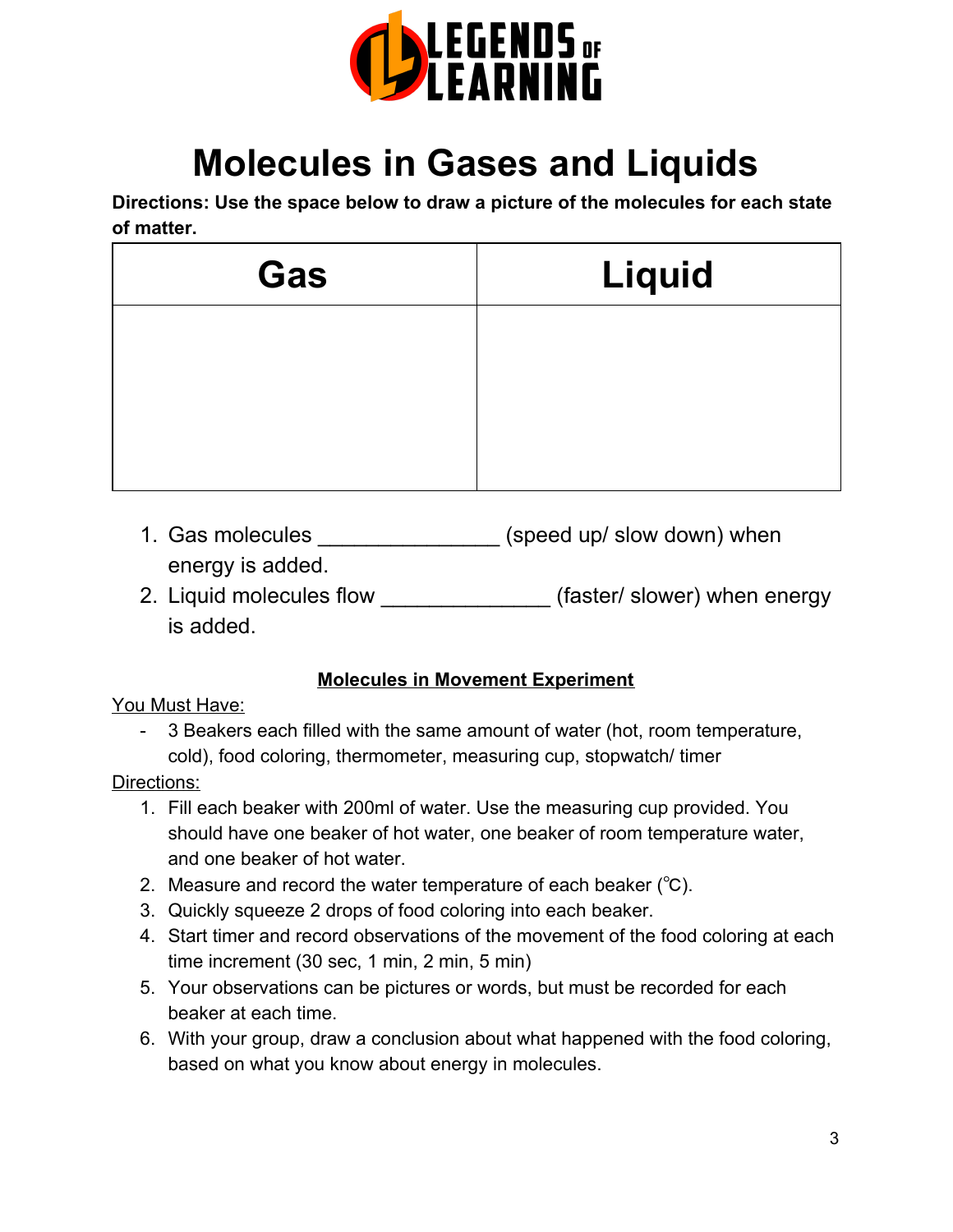

Read the directions for the Molecules in Movement Experiment with your group. Record data in the chart below using words, numbers, or pictures.

| <b>Water Type</b>                        | Temperature<br>(°C) | 30 seconds | 1 minute | 2 minutes | 5 minutes |
|------------------------------------------|---------------------|------------|----------|-----------|-----------|
| Cold water                               |                     |            |          |           |           |
| Room<br>Temperatur<br>${\bf e}$<br>water |                     |            |          |           |           |
| Hot water                                |                     |            |          |           |           |

What conclusion can you draw about the movement of molecules in a liquid when energy (heat) is added? Use evidence from the experiment to support your answer.

\_\_\_\_\_\_\_\_\_\_\_\_\_\_\_\_\_\_\_\_\_\_\_\_\_\_\_\_\_\_\_\_\_\_\_\_\_\_\_\_\_\_\_\_\_\_\_\_\_\_\_\_\_\_\_\_\_\_\_\_\_\_\_\_\_\_\_\_\_\_

\_\_\_\_\_\_\_\_\_\_\_\_\_\_\_\_\_\_\_\_\_\_\_\_\_\_\_\_\_\_\_\_\_\_\_\_\_\_\_\_\_\_\_\_\_\_\_\_\_\_\_\_\_\_\_\_\_\_\_\_\_\_\_\_\_\_\_\_\_\_

\_\_\_\_\_\_\_\_\_\_\_\_\_\_\_\_\_\_\_\_\_\_\_\_\_\_\_\_\_\_\_\_\_\_\_\_\_\_\_\_\_\_\_\_\_\_\_\_\_\_\_\_\_\_\_\_\_\_\_\_\_\_\_\_\_\_\_\_\_\_

\_\_\_\_\_\_\_\_\_\_\_\_\_\_\_\_\_\_\_\_\_\_\_\_\_\_\_\_\_\_\_\_\_\_\_\_\_\_\_\_\_\_\_\_\_\_\_\_\_\_\_\_\_\_\_\_\_\_\_\_\_\_\_\_\_\_\_\_\_\_

Do you think the same is true for gases? Explain your reasoning. \_\_\_\_\_\_\_\_\_\_\_\_\_\_\_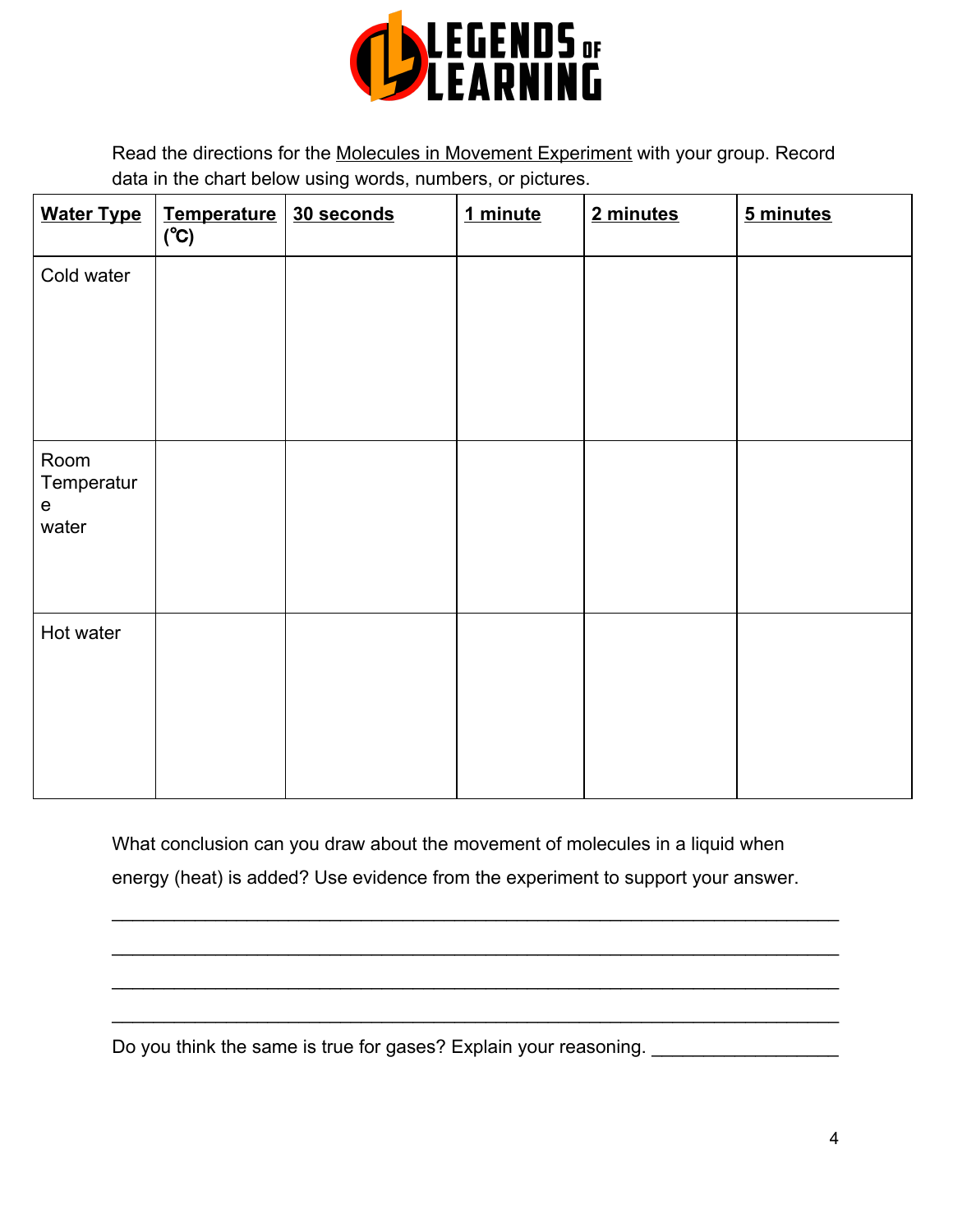

\_\_\_\_\_\_\_\_\_\_\_\_\_\_\_\_\_\_\_\_\_\_\_\_\_\_\_\_\_\_\_\_\_\_\_\_\_\_\_\_\_\_\_\_\_\_\_\_\_\_\_\_\_\_\_\_\_\_\_\_\_\_\_\_\_\_\_\_\_\_

\_\_\_\_\_\_\_\_\_\_\_\_\_\_\_\_\_\_\_\_\_\_\_\_\_\_\_\_\_\_\_\_\_\_\_\_\_\_\_\_\_\_\_\_\_\_\_\_\_\_\_\_\_\_\_\_\_\_\_\_\_\_\_\_\_\_\_\_\_\_

# **Molecules in Gases and Liquids Key**

**Directions: Use the space below to draw a picture of the molecules for each state of matter.**



- 1. Gas molecules \_\_\_\_\_\_\_\_\_\_\_ (**speed up**/ slow down) when energy is added.
- 2. Liquid molecules flow \_\_\_\_\_\_\_\_\_\_\_ (**faster**/ slower) when energy is added.

# **Molecules in Movement Experiment**

You Must Have:

- 3 Beakers each filled with the same amount of water (hot, room temperature, cold), food coloring, thermometer, measuring cup, stopwatch/ timer

Directions:

- 1. Fill each beaker with 200ml of water. Use the measuring cup provided. You should have one beaker of hot water, one of room temperature water, and one of hot water.
- 2. Measure and record the water temperature of each beaker (℃).
- 3. Start timer and record observations at each time increment (30 sec., 1 min., 2 min., 5 min.)
- 4. Your observations can be pictures or words, but must be recorded for each beaker at each time.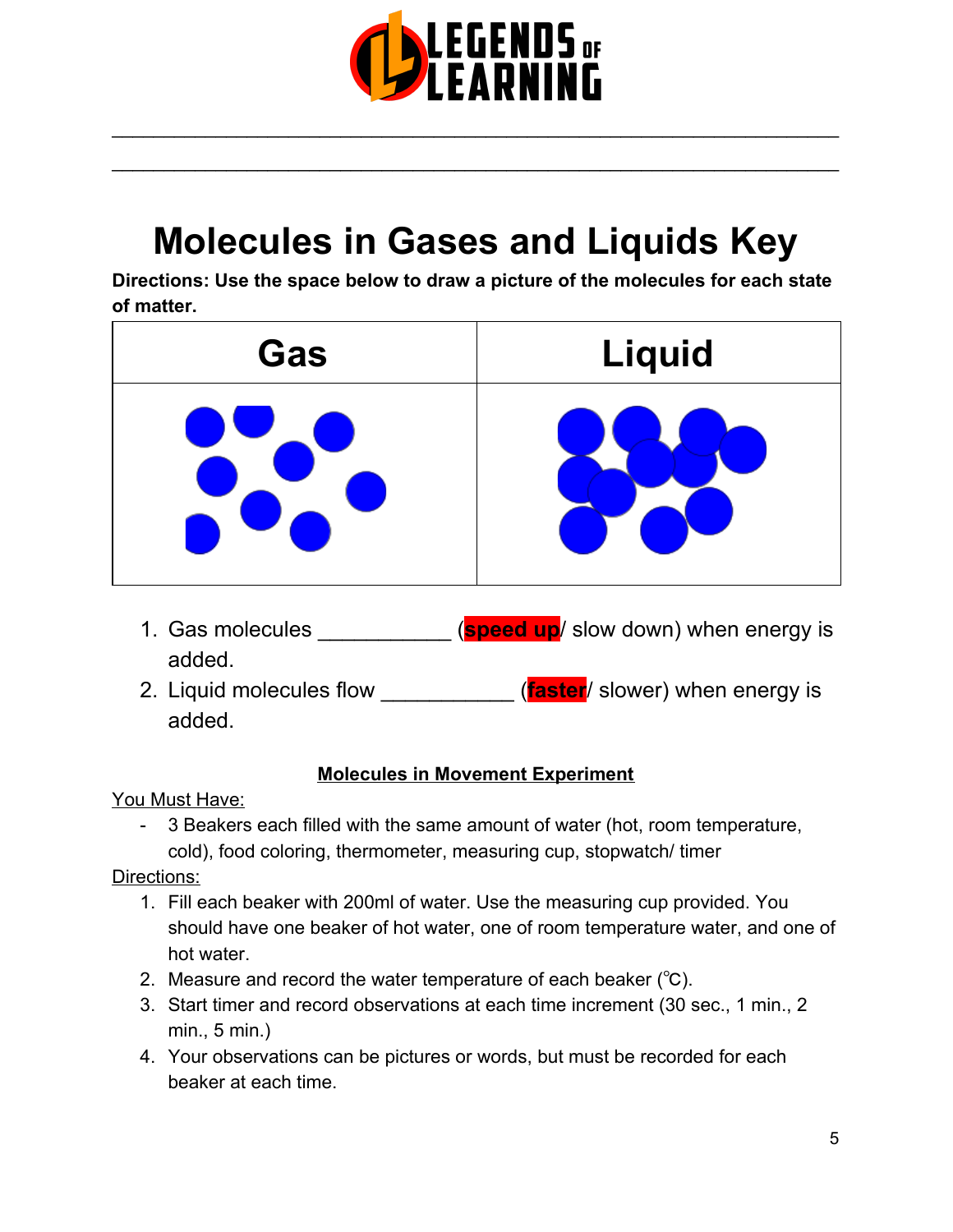

5. Draw a conclusion about what happened with the food coloring, based on what you know about energy in molecules.

Read the directions for the Molecules in Movement Experiment with your group. Record data in the chart below using words, numbers, or pictures.

| <b>Water Type</b>                | <b>Temperature</b><br>$(^{\circ}\mathrm{C})$ | 30 seconds                                                                                          | 1 minute                                                                                                            | 2 minutes                                 | 5 minutes                                                             |
|----------------------------------|----------------------------------------------|-----------------------------------------------------------------------------------------------------|---------------------------------------------------------------------------------------------------------------------|-------------------------------------------|-----------------------------------------------------------------------|
| Cold water                       | $2 - 10 °C$                                  | The food color<br>appears to sink<br>slowly in the<br>water, does not<br>mix quickly                | The food<br>color has<br>mixed in<br>more, but<br>most of it<br>appears to<br>sit at the<br>bottom of the<br>beaker | The food color is<br>slowly mixing        | The food color<br>has still not<br>completely mixed<br>with the water |
| Room<br>Temperatur<br>e<br>water | $20 - 25$ °C                                 | The food color has<br>mixed some, not<br>as quickly as the<br>hot, but not as<br>slowly as the cold | The food<br>color<br>continues to<br>mix                                                                            | The food color<br>continues to mix        | The food color is<br>completely mixed                                 |
| Hot water                        | $+75^{\circ}C$                               | The food color has<br>swirled around the<br>beaker and mixed<br>in a large portion<br>of the water  | The food<br>color has<br>mixed almost<br>completely                                                                 | The food color<br>has mixed<br>completely | The food color<br>has mixed<br>completely                             |

What conclusion can you draw about the movement of molecules in a liquid when energy (heat) is added?<br>**The food color dissipated much more quickly in the** *hot water than at room temperature or cold water. This is because the molecules move more quickly and freely in an energized (heated) state*